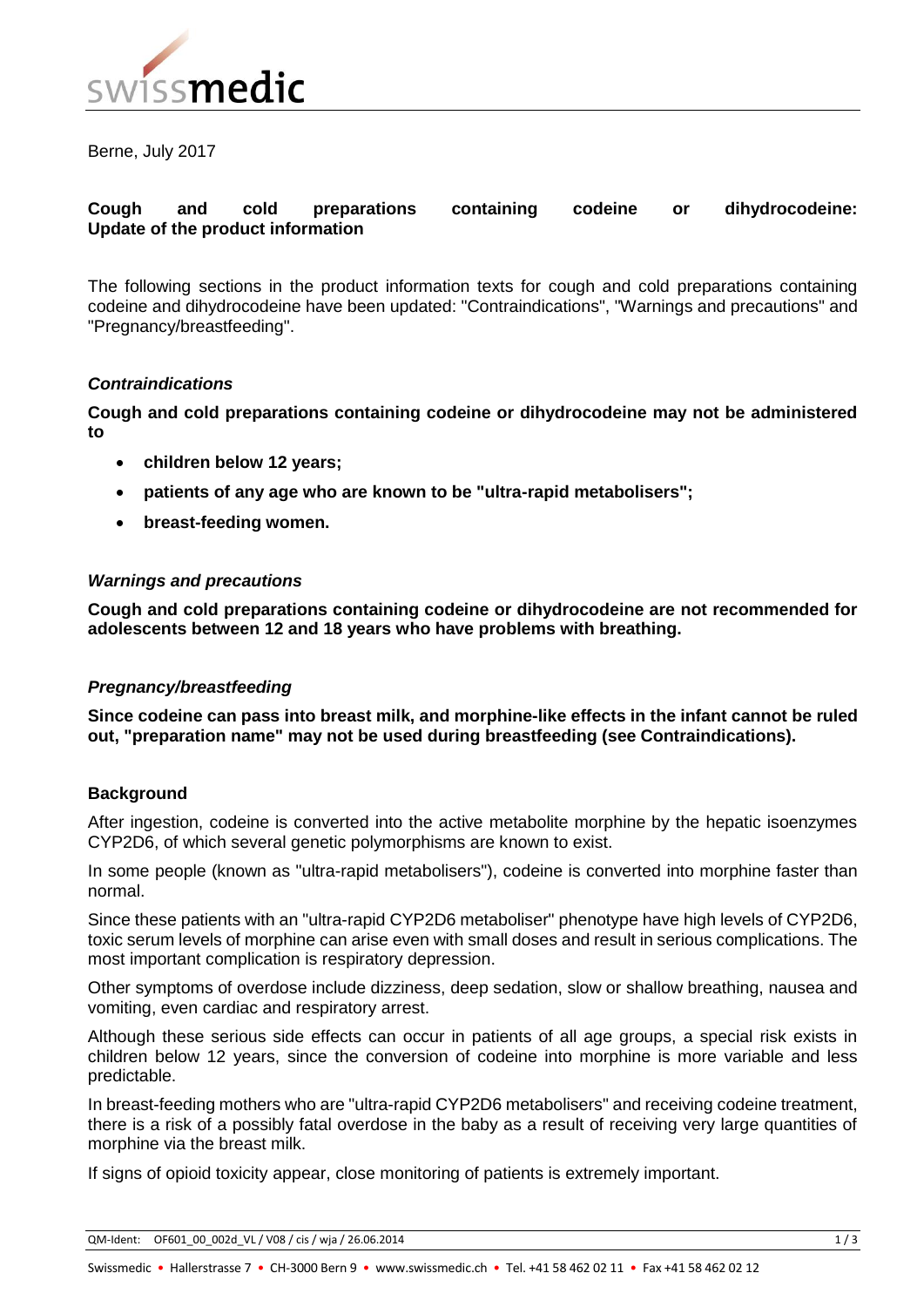

### **Consequently, cough and cold preparations containing codeine or dihydrocodeine should not be administered to children below 12 years, breast-feeding women or patients who are known to be "ultrarapid metabolisers".**

Furthermore, codeine is not recommended for adolescents between 12 and 18 years with impaired respiration since it can lead to symptoms of opioid overdose. However, if a cough or cold preparation containing codeine is used, the patient should be monitored particularly for symptoms of respiratory depression.

#### **Recommendations for healthcare professionals / patients**

Patients taking cough and cold preparations containing codeine or dihydrocodeine should be monitored for the following symptoms: slow or shallow breathing, confusion, drowsiness, constricted pupils, nausea or vomiting, constipation, loss of appetite. If such symptoms occur, the administration of the medicinal product must be stopped and medical advice sought immediately.

The product information texts (Information for healthcare professionals and Patient information) for cough and cold preparations containing codeine and dihydrocodeine will be updated and published on the Swissmedic website at [www.swissmedicinfo.ch](http://www.swissmedicinfo.ch/) .

#### **Reporting adverse drug reactions**

Swissmedic recommends the use of its dedicated portal for reporting adverse drug reactions (ADR). This portal, which is known as the Electronic Vigilance System (EIViS), can be used to directly submit ADR. All necessary information can be found at www.swissmedic.ch > Market surveillance > Pharmacovigilance.

## **List of cough and cold preparations containing codeine or dihydrocodeine authorised in Switzerland (as of May 2017):**

| <b>Preparation</b>                                 | Dosage form    |
|----------------------------------------------------|----------------|
| <b>Benylin® mit Codein N</b>                       | Syrup          |
| <b>Bronchialpastillen VA mit Codein</b>            | Lozenges       |
| <b>Codein Knoll®</b>                               | <b>Tablets</b> |
| <b>Codicalm®</b>                                   | Syrup          |
| <b>Coop Vitality Bronchialpastillen mit Codein</b> | Lozenges       |
| Dr. Bähler Bronchialpastillen mit Codein           | Lozenges       |
| <b>Escotussin</b>                                  | <b>Drops</b>   |
| <b>GEM Bronchialpastillen mit Codein</b>           | Lozenges       |
| Husten- und Bronchialsirup «S» mit Zucker          | Syrup          |

QM-Ident: OF601\_00\_002d\_VL / V08 / cis / wja / 26.06.2014 2 / 3